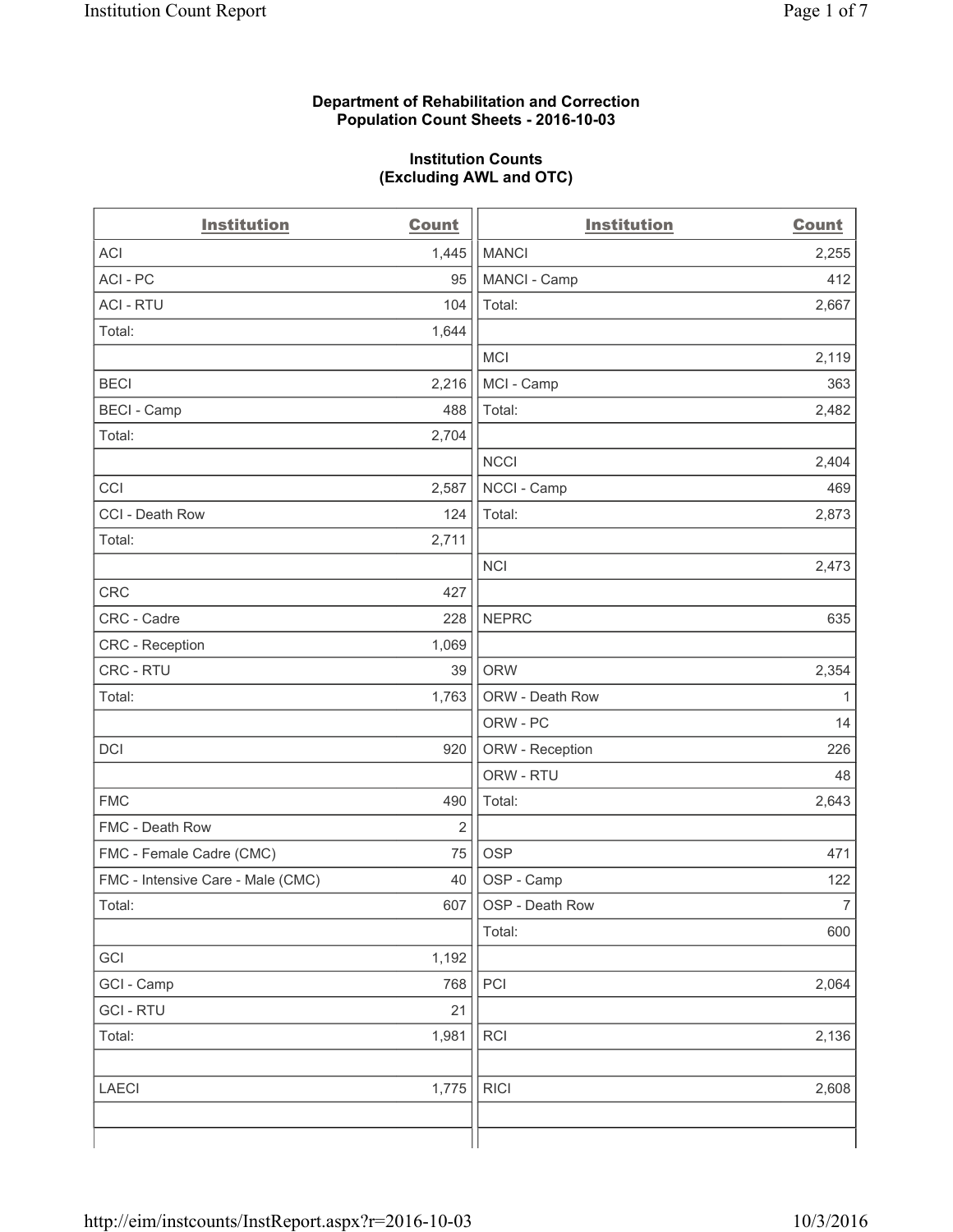| LECI                     | 2,137 | SCI              |                          | 1,934  |
|--------------------------|-------|------------------|--------------------------|--------|
| LECI - Camp              | 192   |                  |                          |        |
| Total:                   | 2,329 | SOCF             |                          | 1,163  |
|                          |       | SOCF - RTU       |                          | 59     |
| LOCI                     | 2,279 | Total:           |                          | 1,222  |
| LORCI                    | 273   | <b>TCI</b>       |                          | 1,095  |
| LORCI - Cadre            | 170   | TCI - Camp       |                          | 426    |
| <b>LORCI - Reception</b> | 1,286 | Total:           |                          | 1,521  |
| Total:                   | 1,729 |                  |                          |        |
|                          |       | <b>TOCI</b>      |                          | 1,076  |
| <b>MACI</b>              | 892   | <b>TOCI - PC</b> |                          | 102    |
| MACI - Minimum           | 1,297 | Total:           |                          | 1,178  |
| Total:                   | 2,189 |                  |                          |        |
|                          |       | <b>WCI</b>       |                          | 1,155  |
|                          |       | <b>WCI-RTU</b>   |                          | 91     |
|                          |       | Total:           |                          | 1,246  |
|                          |       |                  | <b>Total Population:</b> | 50,913 |

\* The Total Population includes 30 Offenders with Reason Codes 30 & 31. \*\* The Total Population includes 35 Offenders with Reason Code 0A.

| (Include AWL and Exclude OTC) |                   |             |            |               |              |  |
|-------------------------------|-------------------|-------------|------------|---------------|--------------|--|
| <b>Security Level</b>         |                   | <b>Body</b> | <b>AWL</b> | <u>(-OTC)</u> | <b>Total</b> |  |
| Total Level 5                 |                   | 107         | 0          | 0             | 107          |  |
| Total Level 4                 |                   | 1,940       | 26         | 20            | 1,946        |  |
| Total Level 3                 |                   | 12,097      | 166        | 132           | 12,131       |  |
| <b>Total Level 2</b>          |                   | 16,597      | 241        | 166           | 16,672       |  |
| Total Level 1                 |                   | 15,672      | 176        | 106           | 15,742       |  |
| <b>Total Death Row</b>        |                   | 134         | 3          | 0             | 137          |  |
|                               | <b>Total Male</b> | 46,547      | 612        | 424           | 46,735       |  |

## **Male Population by Security Level (Include AWL and Exclude OTC)**

## **Female Population by Institution (Include AWL and Exclude OTC)**

| <b>Institution</b>       | <b>Body</b> | <b>AWL</b> | $(-OTC)$ | <b>Total</b> |
|--------------------------|-------------|------------|----------|--------------|
| <b>DCI</b>               | 920         | 12         | 12       | 920          |
| <b>FMC</b>               | 24          |            |          | 24           |
| FMC - Female Cadre (CMC) | 75          |            | 0        | 75           |
| <b>NEPRC</b>             | 635         | 18         | 10       | 643          |
| <b>ORW</b>               | 2,354       | 55         | 32       | 2,377        |
|                          |             |            |          |              |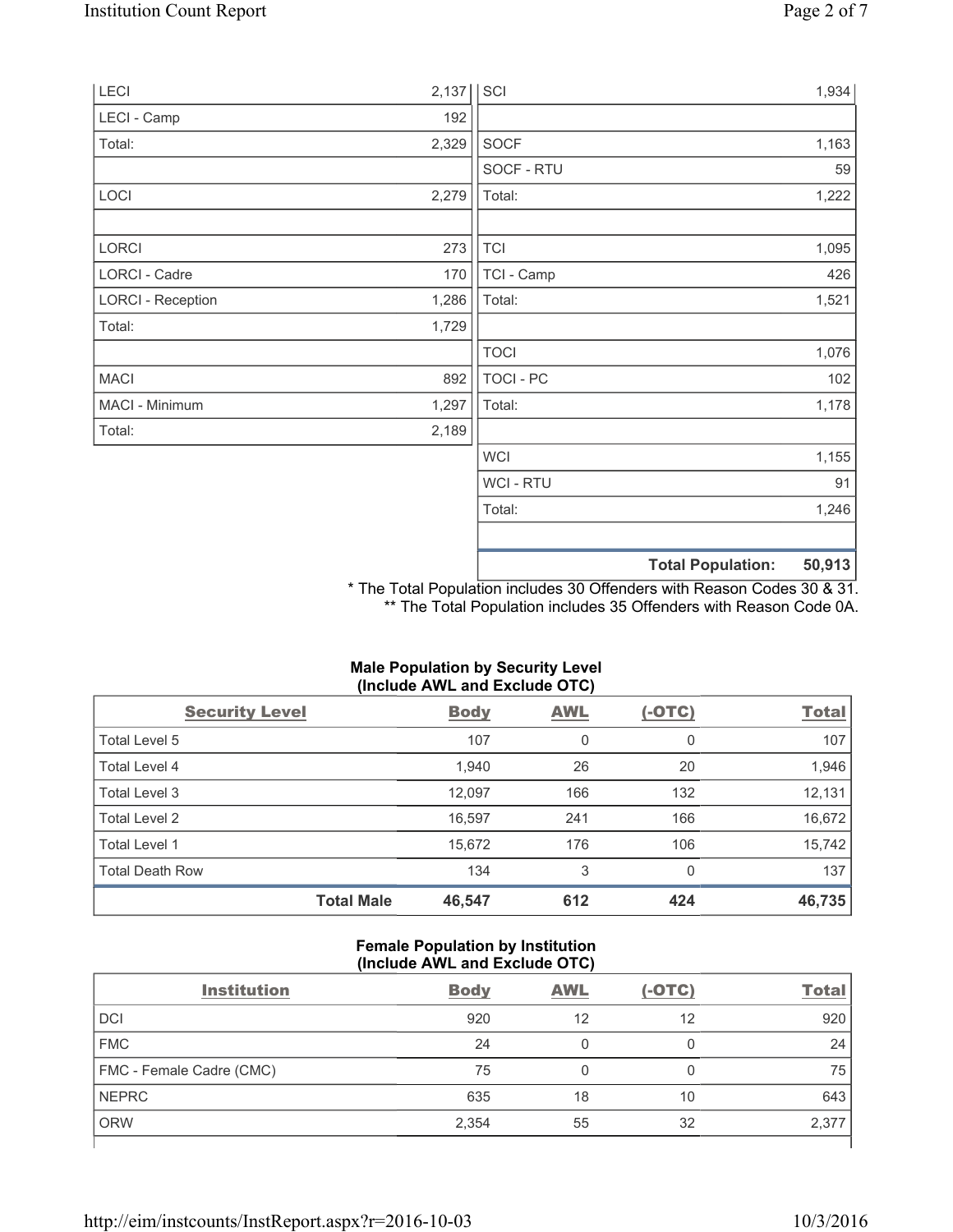| <b>ORW - Death Row</b> |                          |        | 0   |     |                 |
|------------------------|--------------------------|--------|-----|-----|-----------------|
| ORW - PC               |                          | 14     | 0   |     | 14 <sub>1</sub> |
| ORW - Reception        |                          | 226    |     |     | 226             |
| ORW - RTU              |                          | 48     | 0   |     | 48              |
|                        | <b>Total Female</b>      | 4,297  | 85  | 54  | 4,328           |
|                        | <b>Total Population:</b> | 50,844 | 697 | 478 | 51,063          |

#### **Male Population by Institution: Security Level 5 (Include AWL and Exclude OTC)**

|                   | <b>Institution</b>   | <b>Body</b> | <b>AWL</b> | $(-OTC)$ | <b>Total</b> |
|-------------------|----------------------|-------------|------------|----------|--------------|
| <b>OSP</b>        |                      | 104         |            |          | 104          |
| <b>SOCF</b>       |                      |             |            |          |              |
| <b>SOCF - RTU</b> |                      |             |            |          |              |
|                   | <b>Total Level 5</b> | 107         |            |          | 107          |

# **Male Population by Institution: Security Level 4 (Include AWL and Exclude OTC)**

| <b>Institution</b>       | <b>Body</b>    | <b>AWL</b>                | $(-OTC)$                  | <b>Total</b>   |
|--------------------------|----------------|---------------------------|---------------------------|----------------|
| <b>ACI</b>               | $\overline{2}$ | $\mathsf{O}\xspace$       | $\mathsf{O}\xspace$       | $\sqrt{2}$     |
| <b>BECI</b>              | $\overline{4}$ | $\mathsf{O}\xspace$       | $\mathsf{O}\xspace$       | $\overline{4}$ |
| CCI                      | $\overline{4}$ | $\mathsf{O}\xspace$       | $\mathsf 0$               | $\overline{4}$ |
| CRC                      | 13             | $\mathsf{O}\xspace$       | $\mathsf{O}\xspace$       | 13             |
| CRC - Reception          | $\overline{2}$ | $\mathsf{O}\xspace$       | $\mathsf{O}\xspace$       | $\sqrt{2}$     |
| LECI                     | 13             | $\mathsf{O}\xspace$       | $\mathsf 0$               | 13             |
| LOCI                     | $\overline{7}$ | $\mathsf{O}\xspace$       | $\mathsf{O}\xspace$       | $\overline{7}$ |
| LORCI                    | $\overline{7}$ | $\ensuremath{\mathsf{3}}$ | $\ensuremath{\mathsf{3}}$ | $\overline{7}$ |
| <b>LORCI - Reception</b> | $\overline{4}$ | $\mathbf 0$               | $\mathsf{O}\xspace$       | $\overline{4}$ |
| <b>MANCI</b>             | 39             | $\mathbf{1}$              | $\mathbf{1}$              | 39             |
| NCCI                     | $\,8\,$        | $\mathsf{O}\xspace$       | $\mathsf{O}\xspace$       | $\,8\,$        |
| <b>NCI</b>               | $\mathfrak{S}$ | $\mathbf{1}$              | $\mathbf{1}$              | $\mathsf 3$    |
| <b>OSP</b>               | 357            | $\,$ 5 $\,$               | 5                         | 357            |
| <b>RCI</b>               | 29             | $\mathbf{1}$              | $\mathsf{O}\xspace$       | 30             |
| SCI                      | 5              | $\mathsf{O}\xspace$       | $\mathbf 0$               | 5              |
| <b>SOCF</b>              | 1,152          | $\boldsymbol{9}$          | 8                         | 1,153          |
| SOCF - RTU               | 52             | $\mathsf{O}\xspace$       | $\mathsf{O}\xspace$       | 52             |
| <b>TCI</b>               | 1              | $\mathsf{O}\xspace$       | $\mathsf{O}\xspace$       | 1              |
| <b>TOCI</b>              | 196            | $\,6\,$                   | $\overline{2}$            | 200            |
| <b>TOCI - PC</b>         | 17             | $\mathsf{O}\xspace$       | $\mathsf{O}\xspace$       | 17             |
| WCI                      | 20             | $\mathsf{O}\xspace$       | $\mathsf{O}\xspace$       | $20\,$         |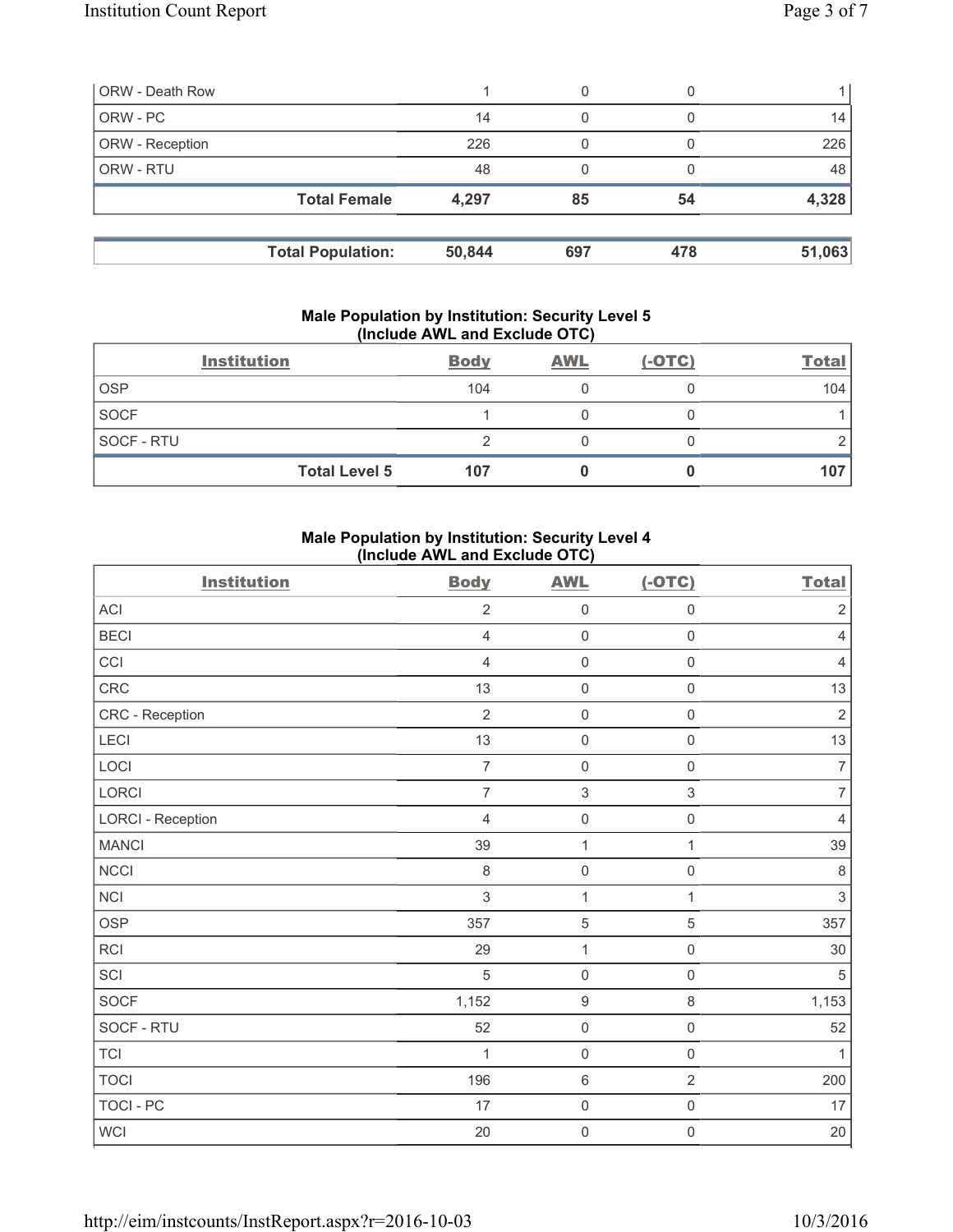| WCI - RTU |                      |       |    |       |
|-----------|----------------------|-------|----|-------|
|           | <b>Total Level 4</b> | 1.940 | ∠⊾ | .,946 |

| <b>Institution</b>                | $(III$ CIUDE AVE and EXCIUDE $O(O)$<br><b>Body</b> | <b>AWL</b>          | $(-OTC)$            | <b>Total</b>              |
|-----------------------------------|----------------------------------------------------|---------------------|---------------------|---------------------------|
| ACI                               | 27                                                 | 0                   | $\mathsf 0$         | 27                        |
| <b>ACI - RTU</b>                  | $\mathbf{1}$                                       | $\mathsf 0$         | $\mathsf 0$         | 1                         |
| <b>BECI</b>                       | $\overline{2}$                                     | $\mathsf{O}\xspace$ | $\mathsf 0$         | $\sqrt{2}$                |
| CCI                               | $\overline{2}$                                     | $\mathsf{O}\xspace$ | $\mathsf 0$         | $\overline{2}$            |
| CRC                               | 80                                                 | 10                  | $\,8\,$             | 82                        |
| CRC - Cadre                       | 177                                                | 0                   | $\mathsf 0$         | 177                       |
| CRC - Reception                   | 714                                                | 23                  | 15                  | 722                       |
| CRC - RTU                         | 39                                                 | $\mathsf{O}\xspace$ | $\mathsf 0$         | 39                        |
| <b>FMC</b>                        | $\,6\,$                                            | $\mathsf 0$         | $\mathsf 0$         | $\,6\,$                   |
| FMC - Intensive Care - Male (CMC) | $\sqrt{3}$                                         | $\mathsf{O}\xspace$ | $\mathsf 0$         | $\ensuremath{\mathsf{3}}$ |
| GCI                               | $\overline{5}$                                     | 0                   | $\mathsf 0$         | $\sqrt{5}$                |
| LAECI                             | $\mathbf{1}$                                       | $\mathsf{O}\xspace$ | $\mathsf 0$         | 1                         |
| LECI                              | 1,992                                              | 11                  | $\mathsf g$         | 1,994                     |
| LOCI                              | $\sqrt{5}$                                         | $\mathsf{O}\xspace$ | $\mathsf 0$         | $\sqrt{5}$                |
| LORCI                             | 101                                                | 38                  | 30                  | 109                       |
| LORCI - Cadre                     | 113                                                | $\mathsf 0$         | $\mathsf 0$         | 113                       |
| <b>LORCI - Reception</b>          | 939                                                | $\mathsf{O}\xspace$ | $\mathsf 0$         | 939                       |
| <b>MACI</b>                       | 826                                                | 5                   | 5                   | 826                       |
| <b>MANCI</b>                      | 2,151                                              | 22                  | 21                  | 2,152                     |
| MCI                               | $\,6$                                              | $\mathsf{O}\xspace$ | $\mathsf 0$         | $\,6\,$                   |
| <b>NCCI</b>                       | $\overline{4}$                                     | 1                   | $\mathbf{1}$        | $\overline{4}$            |
| NCI                               | 11                                                 | $\mathsf{O}\xspace$ | $\mathsf 0$         | 11                        |
| <b>OSP</b>                        | $\mathfrak{S}$                                     | $\mathsf{O}\xspace$ | $\mathsf 0$         | $\sqrt{3}$                |
| PCI                               | 35                                                 | $\mathbf{1}$        | $\mathsf 0$         | 36                        |
| <b>RCI</b>                        | 1,837                                              | 28                  | 20                  | 1,845                     |
| <b>RICI</b>                       | $\boldsymbol{9}$                                   | $\mathsf{O}\xspace$ | $\mathsf 0$         | $\boldsymbol{9}$          |
| SCI                               | 11                                                 | $\mathsf 0$         | $\mathsf{O}\xspace$ | 11                        |
| <b>SOCF</b>                       | $\mathsf g$                                        | $\mathsf{O}\xspace$ | $\mathsf{O}\xspace$ | $\boldsymbol{9}$          |
| SOCF - RTU                        | $\sqrt{5}$                                         | $\mathsf{O}\xspace$ | $\mathsf{O}\xspace$ | 5                         |
| <b>TCI</b>                        | 1,023                                              | 11                  | $\boldsymbol{9}$    | 1,025                     |
| TCI - Camp                        | $\overline{2}$                                     | $\mathsf{O}\xspace$ | $\mathsf{O}\xspace$ | $\sqrt{2}$                |
| <b>TOCI</b>                       | 749                                                | $\,6$               | 5                   | 750                       |
| <b>TOCI - PC</b>                  | 85                                                 | $\mathsf{O}\xspace$ | $\mathsf{O}\xspace$ | 85                        |
| <b>WCI</b>                        | 1,042                                              | $10$                | $\boldsymbol{9}$    | 1,043                     |

# **Male Population by Institution: Security Level 3 (Include AWL and Exclude OTC)**

ľ

٦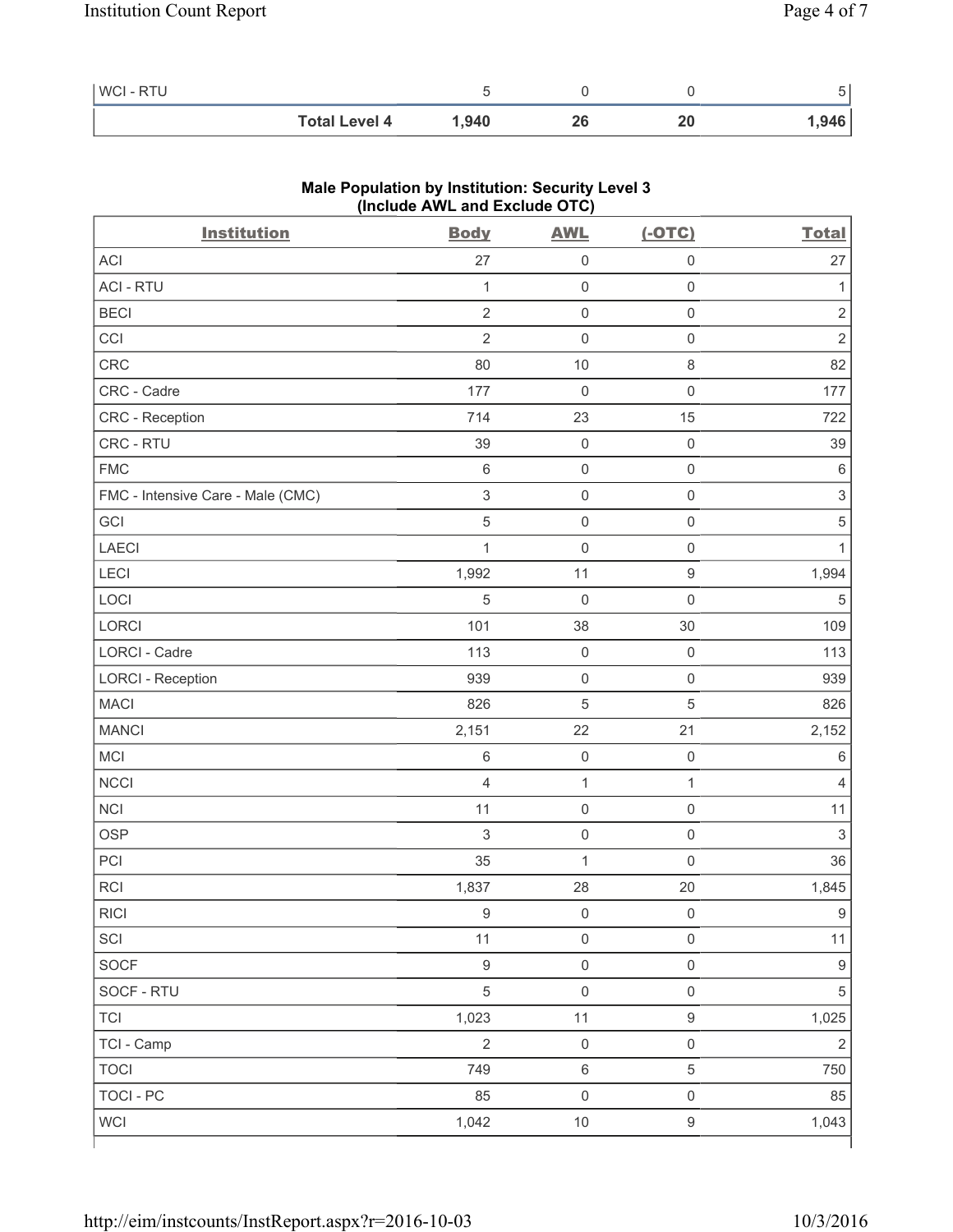| WCI - RTU |                      | oη<br>٥z |     |     | o o<br>o∠ |
|-----------|----------------------|----------|-----|-----|-----------|
|           | <b>Total Level 3</b> | 12,097   | 166 | 132 | 12,131    |

| <b>Institution</b>                | $($ melude $\overline{A}$ ive and exclude $\overline{O}$ iv $\overline{O}$<br><b>Body</b> | <b>AWL</b>          | $(-OTC)$                  | <b>Total</b>              |
|-----------------------------------|-------------------------------------------------------------------------------------------|---------------------|---------------------------|---------------------------|
| ACI                               | 731                                                                                       | 5                   | $\overline{4}$            | 732                       |
| ACI-PC                            | 94                                                                                        | $\mathsf{O}\xspace$ | $\mathsf{O}\xspace$       | 94                        |
| <b>ACI - RTU</b>                  | 75                                                                                        | $\overline{2}$      | $\overline{2}$            | 75                        |
| <b>BECI</b>                       | 1,422                                                                                     | 23                  | 15                        | 1,430                     |
| CCI                               | 1,831                                                                                     | 13                  | $\,6\,$                   | 1,838                     |
| <b>CRC</b>                        | 172                                                                                       | $\mathbf{2}$        | $\mathbf{1}$              | 173                       |
| CRC - Cadre                       | 51                                                                                        | $\mathsf{O}\xspace$ | $\mathsf{O}\xspace$       | 51                        |
| CRC - Reception                   | 231                                                                                       | $\overline{7}$      | $\,6\,$                   | 232                       |
| CRC - Youth                       | $\mathsf{O}\xspace$                                                                       | $\mathbf{1}$        | 1                         | $\mathsf{O}\xspace$       |
| <b>FMC</b>                        | $\overline{4}$                                                                            | $\mathsf{O}\xspace$ | $\mathsf{O}\xspace$       | $\overline{4}$            |
| FMC - Intensive Care - Male (CMC) | 18                                                                                        | $\overline{2}$      | $\mathsf{O}\xspace$       | 20                        |
| GCI                               | 679                                                                                       | $\overline{7}$      | $\ensuremath{\mathsf{3}}$ | 683                       |
| <b>GCI-RTU</b>                    | 12                                                                                        | $\mathsf 0$         | $\mathsf 0$               | 12                        |
| LAECI                             | 1,128                                                                                     | 14                  | $\overline{7}$            | 1,135                     |
| LECI                              | 122                                                                                       | $\mathsf{O}\xspace$ | $\mathsf 0$               | 122                       |
| LOCI                              | 1,264                                                                                     | 16                  | 12                        | 1,268                     |
| LORCI                             | 118                                                                                       | 26                  | 25                        | 119                       |
| LORCI - Cadre                     | 50                                                                                        | $\mathsf 0$         | $\mathsf{O}\xspace$       | 50                        |
| <b>LORCI - Reception</b>          | 250                                                                                       | $\mathbf{1}$        | $\mathbf{1}$              | 250                       |
| <b>MACI</b>                       | 66                                                                                        | $\sqrt{2}$          | $\sqrt{2}$                | 66                        |
| <b>MANCI</b>                      | 44                                                                                        | 1                   | 1                         | 44                        |
| MCI                               | 1,564                                                                                     | 22                  | 14                        | 1,572                     |
| MCI - Camp                        | $\mathbf{1}$                                                                              | $\mathsf{O}\xspace$ | $\mathsf 0$               | 1                         |
| <b>NCCI</b>                       | 1,467                                                                                     | 21                  | 15                        | 1,473                     |
| NCCI - Camp                       | 20                                                                                        | $\mathsf{O}\xspace$ | $\mathsf{O}\xspace$       | 20                        |
| NCI                               | 1,679                                                                                     | 18                  | 12                        | 1,685                     |
| PCI                               | 716                                                                                       | 13                  | $\,8\,$                   | 721                       |
| RCI                               | 270                                                                                       | $\mathbf{1}$        | $\mathbf{1}$              | 270                       |
| <b>RICI</b>                       | 1,553                                                                                     | 30                  | 18                        | 1,565                     |
| SCI                               | 811                                                                                       | 14                  | 12                        | 813                       |
| <b>TCI</b>                        | 31                                                                                        | $\mathsf{O}\xspace$ | $\mathsf 0$               | 31                        |
| <b>TOCI</b>                       | 28                                                                                        | $\mathsf{O}\xspace$ | $\mathsf 0$               | 28                        |
| <b>WCI</b>                        | 92                                                                                        | $\mathsf{O}\xspace$ | $\mathsf{O}\xspace$       | 92                        |
| WCI - RTU                         | $\mathsf 3$                                                                               | $\mathsf{O}\xspace$ | $\mathsf{O}\xspace$       | $\ensuremath{\mathsf{3}}$ |

### **Male Population by Institution: Security Level 2 (Include AWL and Exclude OTC)**

ľ

٦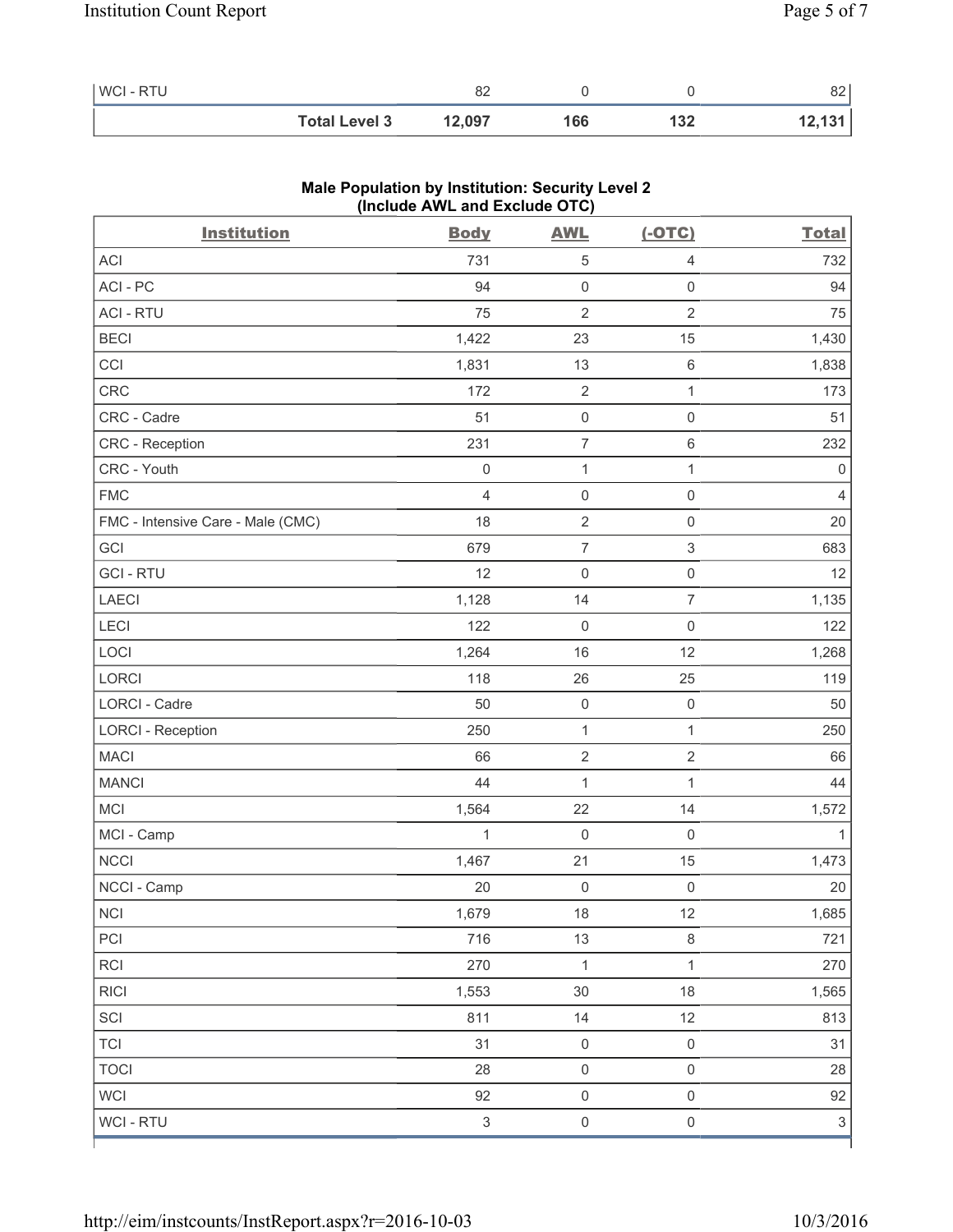| <b>Total Level 2</b> | 16,597 | 241 | 166 | 16,672 |
|----------------------|--------|-----|-----|--------|
|----------------------|--------|-----|-----|--------|

| <b>Institution</b>                | <b>Body</b>    | <b>AWL</b>                | $(-OTC)$                  | <b>Total</b>     |
|-----------------------------------|----------------|---------------------------|---------------------------|------------------|
| <b>ACI</b>                        | 685            | $\mathbf 2$               | $\sqrt{2}$                | 685              |
| ACI-PC                            | 1              | $\mathsf{O}\xspace$       | $\mathsf{O}\xspace$       | 1                |
| <b>ACI - RTU</b>                  | 28             | $\mathsf{O}\xspace$       | $\mathsf{O}\xspace$       | 28               |
| <b>BECI</b>                       | 788            | 15                        | 5                         | 798              |
| <b>BECI</b> - Camp                | 488            | $\mathbf 0$               | $\mathsf{O}\xspace$       | 488              |
| CCI                               | 750            | $\,8\,$                   | 6                         | 752              |
| <b>CRC</b>                        | 102            | $\ensuremath{\mathsf{3}}$ | $\ensuremath{\mathsf{3}}$ | 102              |
| CRC - Reception                   | 118            | $\mathbf{1}$              | $\mathbf{1}$              | 118              |
| <b>FMC</b>                        | 455            | 5                         | 3                         | 457              |
| FMC - Intensive Care - Male (CMC) | 19             | $\mathsf{O}\xspace$       | $\mathsf{O}\xspace$       | 19               |
| GCI                               | 508            | 15                        | $\,8\,$                   | 515              |
| GCI - Camp                        | 768            | $\overline{4}$            | $\ensuremath{\mathsf{3}}$ | 769              |
| <b>GCI-RTU</b>                    | 9              | $\mathsf{O}\xspace$       | $\mathsf 0$               | $\boldsymbol{9}$ |
| <b>LAECI</b>                      | 646            | $\overline{7}$            | 4                         | 649              |
| LECI                              | 10             | $\mathsf{O}\xspace$       | $\mathsf{O}\xspace$       | 10               |
| LECI - Camp                       | 192            | $\mathsf{O}\xspace$       | $\mathsf{O}\xspace$       | 192              |
| LOCI                              | 1,003          | $\,6\,$                   | $\sqrt{2}$                | 1,007            |
| <b>LORCI</b>                      | 46             | 5                         | 4                         | 47               |
| LORCI - Cadre                     | $\overline{7}$ | $\mathsf{O}\xspace$       | 0                         | $\overline{7}$   |
| <b>LORCI - Reception</b>          | 93             | $\mathbf 1$               | $\mathbf{1}$              | 93               |
| MACI - Minimum                    | 1,297          | 12                        | $\,8\,$                   | 1,301            |
| <b>MANCI</b>                      | 21             | $\ensuremath{\mathsf{3}}$ | $\ensuremath{\mathsf{3}}$ | 21               |
| MANCI - Camp                      | 412            | 3                         | $\mathsf 3$               | 412              |
| MCI                               | 549            | $\boldsymbol{9}$          | 4                         | 554              |
| MCI - Camp                        | 362            | $\mathsf{O}\xspace$       | $\mathsf{O}\xspace$       | 362              |
| <b>NCCI</b>                       | 925            | 11                        | 7                         | 929              |
| NCCI - Camp                       | 449            | $\mathsf 0$               | $\mathsf{O}\xspace$       | 449              |
| <b>NCI</b>                        | 779            | $\,8\,$                   | 5                         | 782              |
| <b>OSP</b>                        | $\overline{7}$ | $\overline{\mathbf{4}}$   | $\mathfrak{S}$            | $\,8\,$          |
| OSP - Camp                        | 122            | $\mathbf 1$               | $\mathbf{1}$              | 122              |
| PCI                               | 1,313          | 26                        | 12                        | 1,327            |
| <b>RICI</b>                       | 1,046          | $10$                      | $\boldsymbol{7}$          | 1,049            |
| SCI                               | 1,107          | $\,8\,$                   | $\mathfrak{S}$            | 1,112            |
| <b>TCI</b>                        | 40             | $\overline{7}$            | 6                         | 41               |
| TCI - Camp                        | 424            | $\mathsf{O}\xspace$       | $\mathsf{O}\xspace$       | 424              |

### **Male Population by Institution: Security Level 1 (Include AWL and Exclude OTC)**